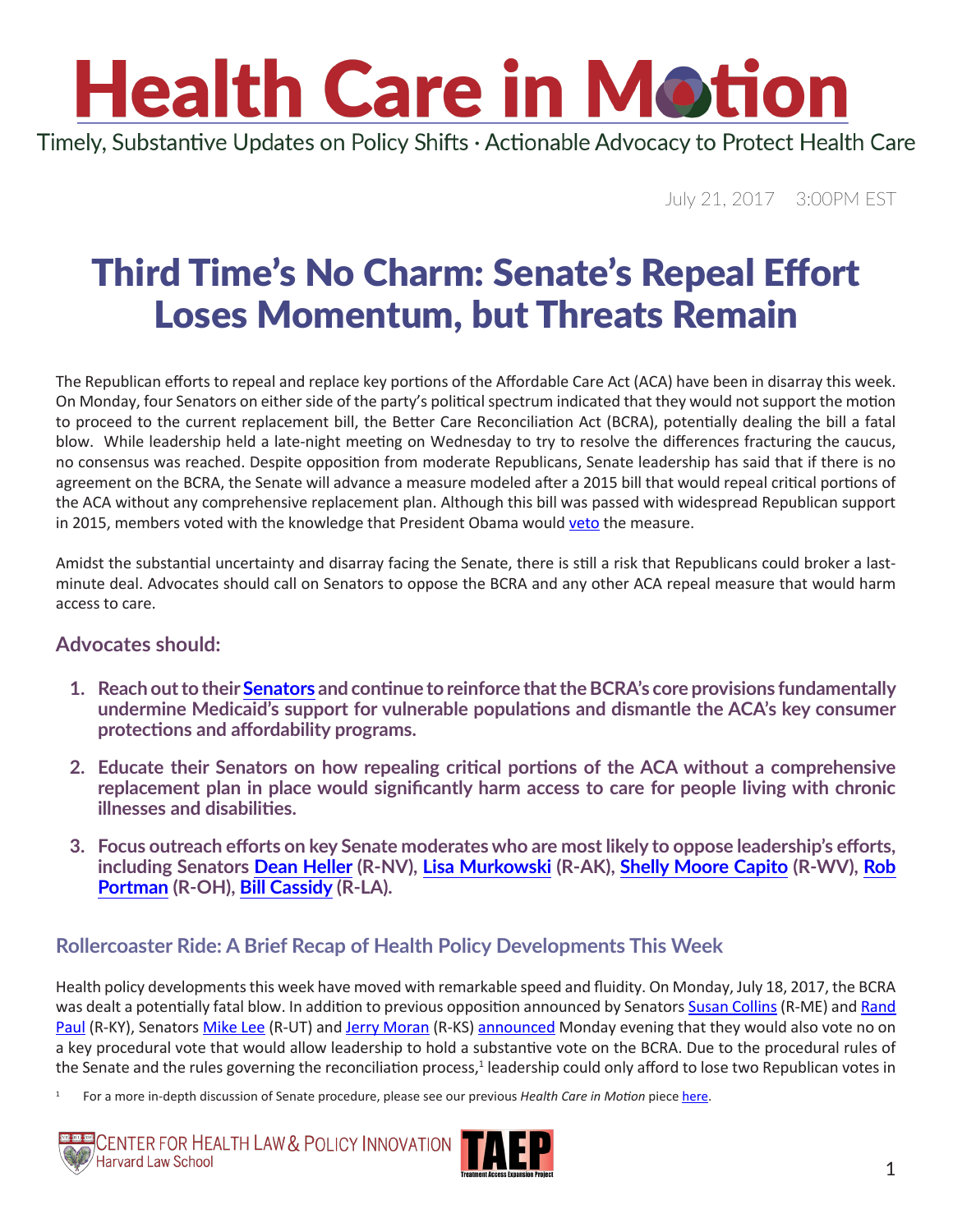## **Health Care in Motion**

order to prevail. Thus, these four votes effectively stopped the BCRA in its tracks.

Shortly following this development, Senate Majority Leader [Mitch McConnell](https://www.mcconnell.senate.gov/public/index.cfm/contactform) (R-KY) [conceded](http://www.politico.com/story/2017/07/17/obamacare-senators-turn-on-mcconnell-240646) that the efforts to repeal and replace parts of the ACA, at least through the BCRA, would not be successful. Instead, Senator McConnell planned to return to the "repeal and delay" strategy, last considered and dismissed in January, by holding a vote to simply repeal major portions of the ACA without a simultaneous replacement plan. However, this effort appears to have halted before it gained significant momentum, as Senators [Collins](https://www.collins.senate.gov/contact) (R-ME), [Capito](https://www.capito.senate.gov/contact/contact-shelley) (R-WV), and [Murkowski](https://www.murkowski.senate.gov/contact) (R-AK) quickly voiced their [opposition](https://www.nytimes.com/2017/07/18/us/politics/republicans-obamacare-repeal-now-replace-later.html?emc=edit_na_20170718&nl=breaking-news&nlid=12024474&ref=headline) to this approach.

Adding to the whiplash, President Donald Trump first [indicated](https://www.theguardian.com/us-news/2017/jul/19/donald-trump-healthcare-bill-revived-obamacare-senate) that the Senate should move on from health care reform, but quickly changed direction and stated that the Senate should not leave for their already [delayed](http://www.politico.com/story/2017/07/11/mcconnell-senate-will-work-through-first-two-weeks-of-august-recess-240407) August recess until they pass a health care bill. While Senate Republicans held a late-night [meeting](http://www.politico.com/story/2017/07/19/trump-congress-no-recess-health-care-240718) on Wednesday to try and resolve their differences, no consensus was reached. Senate Majority Whip [John Cornyn](https://www.cornyn.senate.gov/contact) (R-TX) has [said](http://talkingpointsmemo.com/livewire/last-ditch-obamacare-repeal-meeting-gop-senators) that even if there is no agreement on the BCRA, the chamber will still take a vote to advance their effort. As of the time of writing, the Senate is tentatively scheduled to take a procedural vote early next week to advance either the BCRA or the bill to repeal without a replacement.

#### **Congressional Budget Office Scores Updated Repeal Bill, Finds 32 Million Would Lose Coverage**

On Wednesday, July 19<sup>th</sup>, after it became clear that the current version of the BCRA would not have enough support to pass, the Senate released a **[bill](https://www.budget.senate.gov/repeal), titled the Obamacare Repeal Reconciliation Act of 2017 (ORRA)**, that would repeal critical portions of the ACA without any measures to replace them. This bill, modeled after a 2015 measure that was passed by Congress but [vetoed](http://www.cnn.com/2016/01/08/politics/obama-vetoes-obamacare-repeal-bill/index.html) by President Barack Obama, would dismantle core provisions of the ACA. The ORRA would immediately end the ACA's requirement that all individuals purchase health care coverage. Additionally, the ORRA would, beginning in 2020, eliminate the ACA's premium and cost-sharing subsidies as well as the ACA's Medicaid expansion that allowed states to cover all adults up to 133 percent of the federal poverty level (FPL).

The Congressional Budget Office (CBO), the nonpartisan agency charged with providing budget and economic information to Congress,<sup>2</sup> simultaneously released its <u>[evaluation](https://www.cbo.gov/publication/52939)</u> of the ORRA. In its report, the CBO found that the ORRA would pose a significant threat to the gains in coverage made under the ACA. In 2018, the number of people without insurance would increase by 17 million relative to the status quo, and this number would dramatically rise to 32 million by 2026. This includes 19 million fewer individuals covered by Medicaid, 24 million fewer individuals with private insurance coverage, offset by 11 million more individuals the CBO expects would receive employer-sponsored insurance.

The CBO found that the individual Marketplaces would be destabilized by the ORRA. The end of the individual mandate, coupled with the elimination of the ACA's premium and cost-sharing subsidies would cause average premiums to double by 2026. The CBO notes that because the premiums and deductibles for any health insurance in the individual Marketplace would be a relatively high percentage of income for those with limited means, few low-income individuals would be able to purchase any plans at all. Due to the upward pressure on premiums and the downward pressure on enrollment, the CBO estimates that by 2026, roughly three-quarters of the population would have zero insurers participating in the individual insurance Marketplace at all.

The potential impacts of the ORRA, as highlighted by the CBO, are concerning for individuals living with chronic illnesses and disabilities. Overall, the uncertainty created by "repeal and delay" would harm individuals who rely on continuity of care

2 For a discussion of the role of the CBO, please see our previous *Health care in Motion* piece [here.](http://www.chlpi.org/wp-content/uploads/2013/12/Health-Care-in-Motion_03_14_2017.pdf)